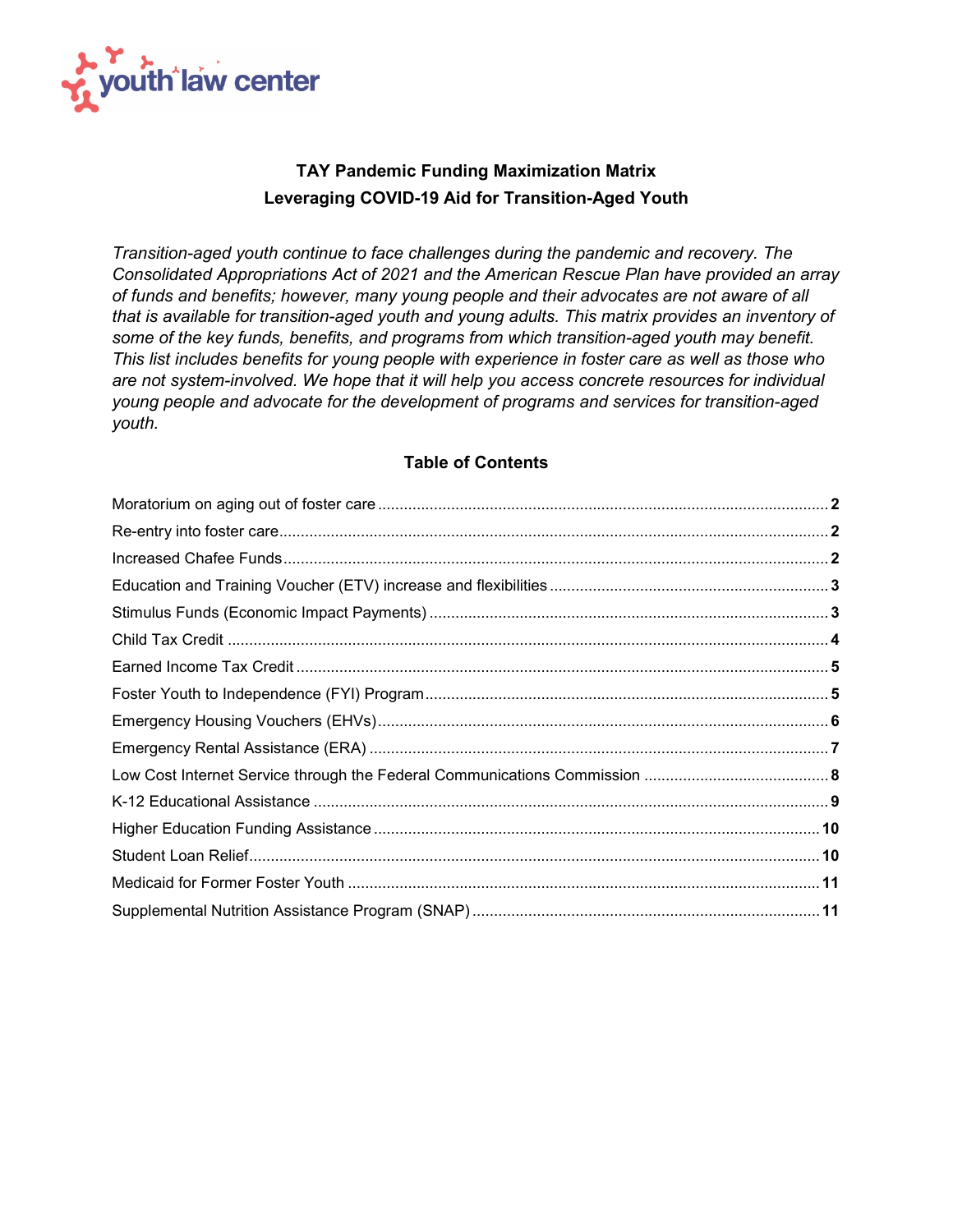<span id="page-1-2"></span><span id="page-1-1"></span><span id="page-1-0"></span>

| The benefit and how<br>long it lasts                                                                                                                                                                                                                                                          | What is it?                                                                                                                                                                                                                                                                                                                                                                                                                                                                                                                                                                                                       | Who is eligible?                                                                                                                                                                                                                                                                                                    | How do you access it?                                                                                                                                                                                                                                                                                                                                                                                                                                                                                                                                                                  |
|-----------------------------------------------------------------------------------------------------------------------------------------------------------------------------------------------------------------------------------------------------------------------------------------------|-------------------------------------------------------------------------------------------------------------------------------------------------------------------------------------------------------------------------------------------------------------------------------------------------------------------------------------------------------------------------------------------------------------------------------------------------------------------------------------------------------------------------------------------------------------------------------------------------------------------|---------------------------------------------------------------------------------------------------------------------------------------------------------------------------------------------------------------------------------------------------------------------------------------------------------------------|----------------------------------------------------------------------------------------------------------------------------------------------------------------------------------------------------------------------------------------------------------------------------------------------------------------------------------------------------------------------------------------------------------------------------------------------------------------------------------------------------------------------------------------------------------------------------------------|
| Moratorium on aging<br>out of foster care<br>Until September 30,<br>2021.                                                                                                                                                                                                                     | Child welfare agencies must<br>provide continued services<br>and placement to youth even if<br>they reach age 21. This is<br>referred to as the federal<br>moratorium on aging out that<br>was put in place by Supporting<br><b>Foster Youth and Families</b><br>Through the Pandemic by the<br><b>Consolidated Appropriations</b><br>Act of 2021.                                                                                                                                                                                                                                                                | Youth who would have aged<br>out of foster care in any state,<br>territory or tribe between<br>December 20, 2020 and<br>September 30, 2021.                                                                                                                                                                         | Child welfare agencies should<br>be informing youth of their<br>ability to remain in care during<br>the pandemic. You can also<br>talk to the child welfare<br>agency through which a young<br>person was in foster care if<br>needed. Here is a template<br>letter to ask for continued<br>services.                                                                                                                                                                                                                                                                                  |
| <b>Re-entry into foster</b><br>care<br>Until September 30,<br>2021.                                                                                                                                                                                                                           | Youth who aged out during the<br>pandemic can return to foster<br>care while the law is in place.                                                                                                                                                                                                                                                                                                                                                                                                                                                                                                                 | Youth who aged out or<br>discharged from foster from<br>January 27, 2020 until<br>September 30, 2021.                                                                                                                                                                                                               | Talk to the youth's lawyer or<br>GAL. You can also talk to the<br>youth's child welfare agency<br>through which a young person<br>was in foster care if needed.<br>Here is a template letter to ask<br>for re-entry.                                                                                                                                                                                                                                                                                                                                                                   |
| <b>Increased Chafee</b><br><b>Funds</b><br>States have until<br>September 30, 2022 to<br>spend their Chafee<br>increase, however, they<br>can only serve youth<br>between ages 21 and<br>27 or 23 and 27<br>(depending on how<br>long they provide<br>aftercare) until<br>September 30, 2021. | States have been provided a<br>\$400 million increase in<br>Chafee funds, with \$50 million<br>for Education and Training<br>Vouchers, through the<br><b>Consolidated Appropriations</b><br>Act. Here is the list of state<br>allocations.<br>States, territories and tribes<br>can use this increased funding<br>for all Chafee purposes,<br>including direct stimulus-style<br>financial assistance, providing<br>housing and other supports.<br>See pages 9-13 of this<br>Program Instruction from the<br>Children's Bureau to read<br>more about how these funds<br>can be used by child welfare<br>agencies. | Chafee-eligible young people<br>include youth who are<br>currently in or have had<br>experience in foster care at<br>age 14 or older. Youth who left<br>foster care to adoption or<br>kinship guardianship at age 16<br>or older are eligible. Chafee-<br>eligible youth temporarily<br>include youth up to age 27. | Youth and young adults must<br>apply or make requests for<br>funds and supports from the<br>state, territory, or tribe. In most<br>cases, youth who are in care<br>should seek assistance from<br>the state in which they are in<br>foster care, and youth who are<br>no longer in foster care should<br>seek assistance from the state<br>in which they currently live.<br>Youth can check out this<br>website as well as contacting<br>the Independent Living<br>Coordinator for their state.<br>Youth can also sign up for<br>assistance through the Check<br>for Us Campaign here. |

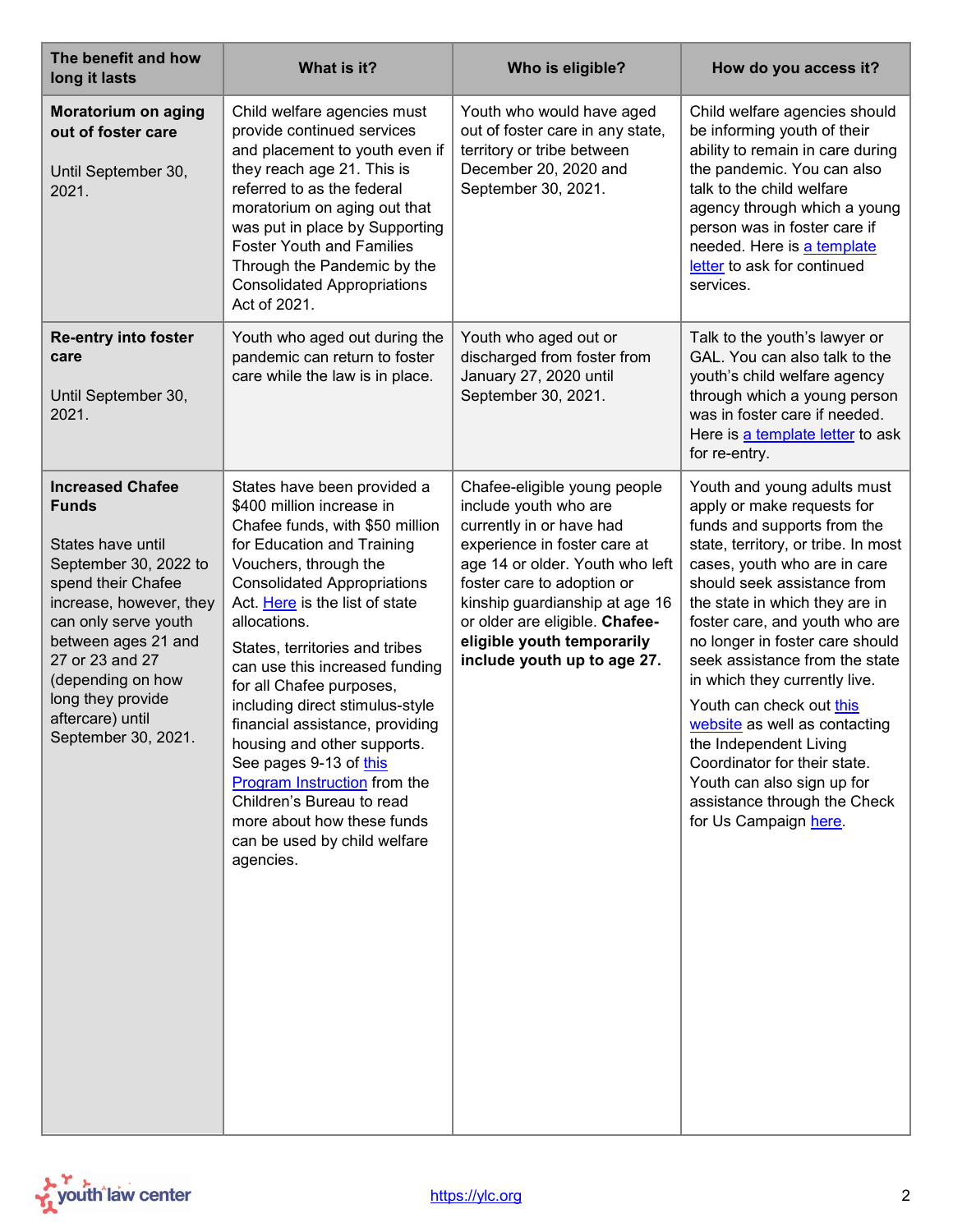<span id="page-2-1"></span><span id="page-2-0"></span>

| The benefit and how<br>long it lasts                                                                                                                                                                                                                 | What is it?                                                                                                                                                                                                                                                                                                                                                                                                                                                                                                                                                                                     | Who is eligible?                                                                                                                                                                                                                                                                                                                                                                                        | How do you access it?                                                                                                                                                                                                                                                                                                                                                                                                                                                                                                                                                                                                                                                                                                                                                                                                                                                                                                                                                                                                                                    |
|------------------------------------------------------------------------------------------------------------------------------------------------------------------------------------------------------------------------------------------------------|-------------------------------------------------------------------------------------------------------------------------------------------------------------------------------------------------------------------------------------------------------------------------------------------------------------------------------------------------------------------------------------------------------------------------------------------------------------------------------------------------------------------------------------------------------------------------------------------------|---------------------------------------------------------------------------------------------------------------------------------------------------------------------------------------------------------------------------------------------------------------------------------------------------------------------------------------------------------------------------------------------------------|----------------------------------------------------------------------------------------------------------------------------------------------------------------------------------------------------------------------------------------------------------------------------------------------------------------------------------------------------------------------------------------------------------------------------------------------------------------------------------------------------------------------------------------------------------------------------------------------------------------------------------------------------------------------------------------------------------------------------------------------------------------------------------------------------------------------------------------------------------------------------------------------------------------------------------------------------------------------------------------------------------------------------------------------------------|
| <b>Education and</b><br><b>Training Voucher</b><br>(ETV) increase and<br>flexibilities<br>The increase in the<br>maximum award to<br>\$12,000 lasts until<br>September 30, 2022.<br>The other ETV<br>flexibilities last until<br>September 30, 2021. | Currently, ETV provides up to<br>\$5000 per year for the cost of<br>higher education and training<br>for eligible youth who are or<br>were in foster care. The<br><b>Consolidated Appropriations</b><br>Act of 2021 raised the<br>maximum amount of the ETV<br>grant per youth from \$5000 to<br>\$12,000. It also waives the<br>satisfactory academic<br>progress requirement and the<br>enrollment requirement and<br>allows ETV to be used for<br>costs outside cost of<br>attendance.                                                                                                       | Chafee-eligible youth are also<br>eligible for ETV. Youth who<br>are under age 27 are eligible<br>until September 30, 2021.                                                                                                                                                                                                                                                                             | Youth and young adults must<br>apply or make requests for<br>funds and supports from the<br>state, territory, or tribe. In most<br>cases, youth who are in care<br>should seek assistance from<br>the state in which they are in<br>foster care and youth who are<br>no longer in foster care should<br>seek assistance from the state<br>in which they currently live.<br>You can check out this<br>website as well as contacting<br>the Independent Living<br>Coordinator for your state.                                                                                                                                                                                                                                                                                                                                                                                                                                                                                                                                                              |
| <b>Stimulus Funds</b><br>(Economic Impact<br><b>Payments or EIPs)</b><br>It is not too late to file<br>your taxes, but you<br>should do so right<br>away, and no later than<br>October 15th, 2021.                                                   | These are funds from the last<br>three federal COVID-19 Relief<br>Bills to help individuals and<br>families meet their needs<br>during the pandemic. There<br>have been three EIP<br>payments. The first EIP was<br>up to \$1200, the second was<br>up to \$600, and the third<br>payment is up to \$1400-this<br>is up to a total of \$3200 per<br>individual. If you have<br>children, you may be eligible<br>for additional payments<br>beyond the \$3200. If you have<br>not received any of the EIPs,<br>you may be eligible to receive<br>all three payments when you<br>file your taxes. | You are eligible for the third<br>EIP if:<br>You cannot be properly<br>$\bullet$<br>claimed on someone<br>else's tax return as a<br>dependent;<br>You have a Social<br>$\bullet$<br>Security number (SSN);<br>and<br>Are making under \$80,000<br>$\bullet$<br>a year in income.<br>Many youth in foster care are<br>eligible for all three EIPs.<br>Please check out this fact<br>sheet to learn more. | You access the stimulus<br>payment by filing taxes. File<br>here: https://www.irs.gov/<br>credits-deductions/child-tax-<br>credit-non-filer-sign-up-tool.<br>You should use this link if you<br>have not filed taxes and do not<br>need to. You will need the<br>following information to use<br>the non-filer portal: full name;<br>current mailing address; email<br>address; date of birth; valid<br>Social Security numbers (or<br>other taxpayer IDs) for you<br>and your dependents; bank<br>account number, type, and<br>routing number (if you have<br>one); and an IRS-issued PIN,<br>if you have one from earlier<br>filings with the IRS.<br>Free help on filing:<br>The Free Tax Filing page<br>for free resources to file.<br>Visit Code for America's<br><b>Get Your Refund website</b><br>to connect with an IRS-<br>certified volunteer who<br>can help you file your<br>taxes for free.<br>Contact your local<br>٠<br><b>Volunteer Income Tax</b><br>Assistance (VITA) site to<br>get free tax help from an<br>IRS-certified volunteer. |

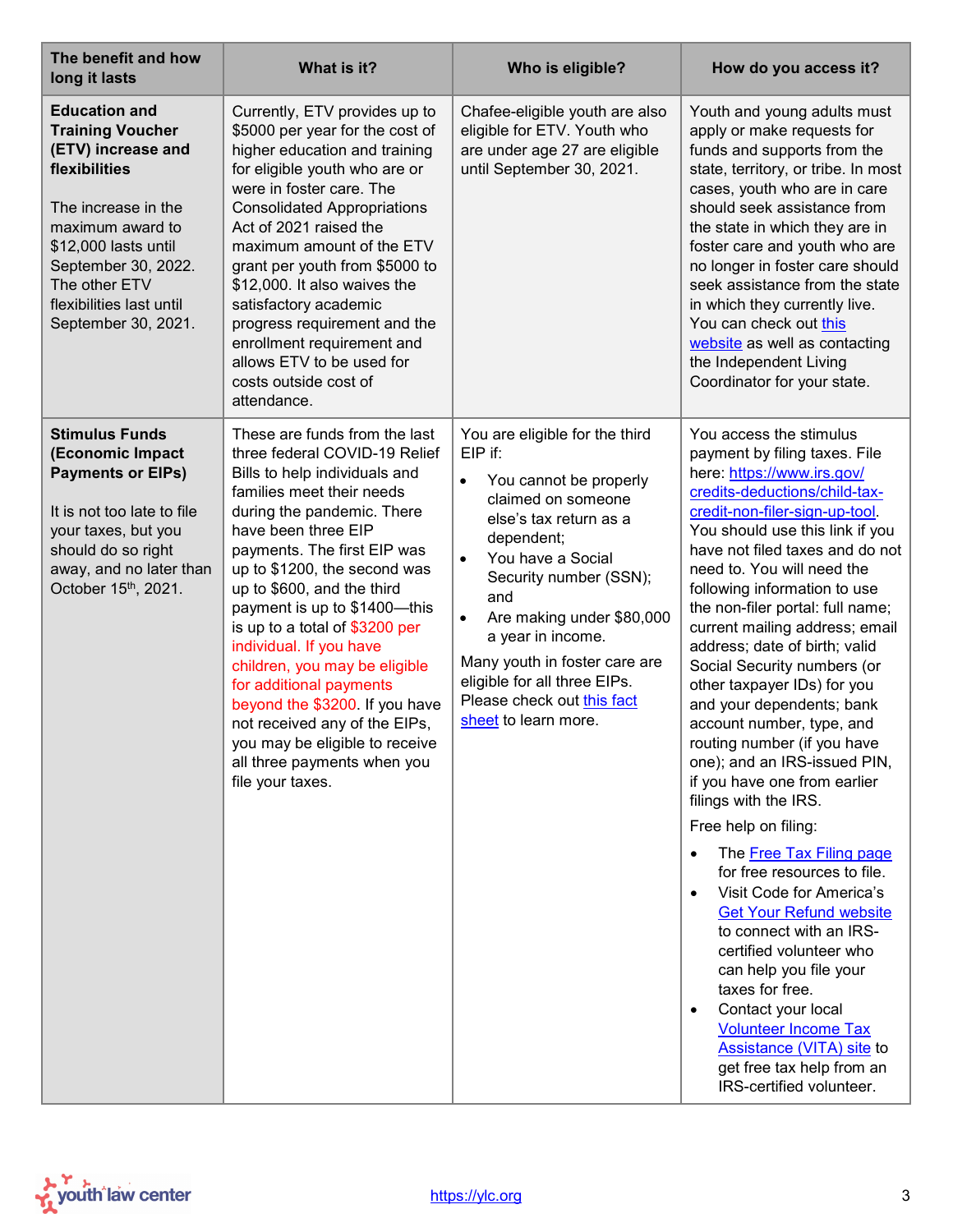<span id="page-3-0"></span>

| The benefit and how<br>long it lasts                                                                                                      | What is it?                                                                                                                                                                                                                                                                                                                                                                                                                                                                                                                                                                                                                                                                                                                               | Who is eligible?                                                                                                                                                                                                                                                                                                                                                                                                                                                                                                                                                                                                                                                                                                                                   | How do you access it?                                                                                                                                                                                                                                                                                                                                                                                                                                                                                                                                                                                                                                                                                                                                                                                                                                                                                                              |
|-------------------------------------------------------------------------------------------------------------------------------------------|-------------------------------------------------------------------------------------------------------------------------------------------------------------------------------------------------------------------------------------------------------------------------------------------------------------------------------------------------------------------------------------------------------------------------------------------------------------------------------------------------------------------------------------------------------------------------------------------------------------------------------------------------------------------------------------------------------------------------------------------|----------------------------------------------------------------------------------------------------------------------------------------------------------------------------------------------------------------------------------------------------------------------------------------------------------------------------------------------------------------------------------------------------------------------------------------------------------------------------------------------------------------------------------------------------------------------------------------------------------------------------------------------------------------------------------------------------------------------------------------------------|------------------------------------------------------------------------------------------------------------------------------------------------------------------------------------------------------------------------------------------------------------------------------------------------------------------------------------------------------------------------------------------------------------------------------------------------------------------------------------------------------------------------------------------------------------------------------------------------------------------------------------------------------------------------------------------------------------------------------------------------------------------------------------------------------------------------------------------------------------------------------------------------------------------------------------|
| <b>Child Tax Credit</b><br>It is not too late to file,<br>but you should do so<br>right away, and no later<br>than October 15th,<br>2021. | The child tax credit is money<br>that families can get to help<br>them meet their needs. It is a<br>payment you will receive if you<br>have a child and meet the<br>requirements listed below. If<br>you have a child, you can<br>receive up to:<br>\$3,600 per year (\$300 a<br>$\bullet$<br>month) per child for<br>children ages 0 to 5.<br>\$3,000 per year (\$250 a<br>$\bullet$<br>month) per child for<br>children ages 6 to 17.<br>The IRS will start paying these<br>benefits monthly in July 2021.<br>Most families will receive \$250<br>to \$300 a month per child from<br>July through December 2021.<br>Families will get the remaining<br>\$1500 to \$1800 per child<br>when they file their 2021 taxes<br>in Spring 2022. | You must have a child who:<br>Has a Social Security<br>$\bullet$<br>number;<br>$\bullet$<br>Lives with you for at least<br>half of the year; and<br>Is under age 18 as of<br>$\bullet$<br>December 31, 2021.<br>Children are eligible if they are<br>your children, adopted<br>children, stepchildren, half-<br>siblings, foster children,<br>grandchildren, nieces or<br>nephews, or certain other<br>relatives. The adult who is<br>filing taxes must have a Social<br>Security number or an<br><b>Individual Taxpayer</b><br><b>Identification Number.</b><br>If you make \$75,000 or less as<br>an individual, you will receive<br>the full credit. If you make<br>more than that amount, you<br>will receive less than the<br>maximum credit. | You access the child tax credit<br>by filing your taxes. You can<br>file your taxes by clicking here:<br>https://www.irs.gov/ credits-<br>deductions/child-tax- credit-<br>non-filer-sign-up-tool.<br>This is a link to the non-filers<br>tool that makes filing taxes<br>much easier. You should use<br>this link if you have not filed<br>taxes and do not need to<br>because of the amount of<br>money you make. You will<br>need the following information<br>to use the non-filer portal: full<br>name; current mailing<br>address; email address; date<br>of birth; valid Social Security<br>numbers (or other taxpayer<br>IDs) for you and your<br>dependents; bank account<br>number, type, and routing<br>number, if you have one; and<br>a PIN, if you have one from<br>earlier filings with the IRS.<br>See the section above on<br><b>EIPs for more information</b><br>on how to find free help to<br>file your taxes. |

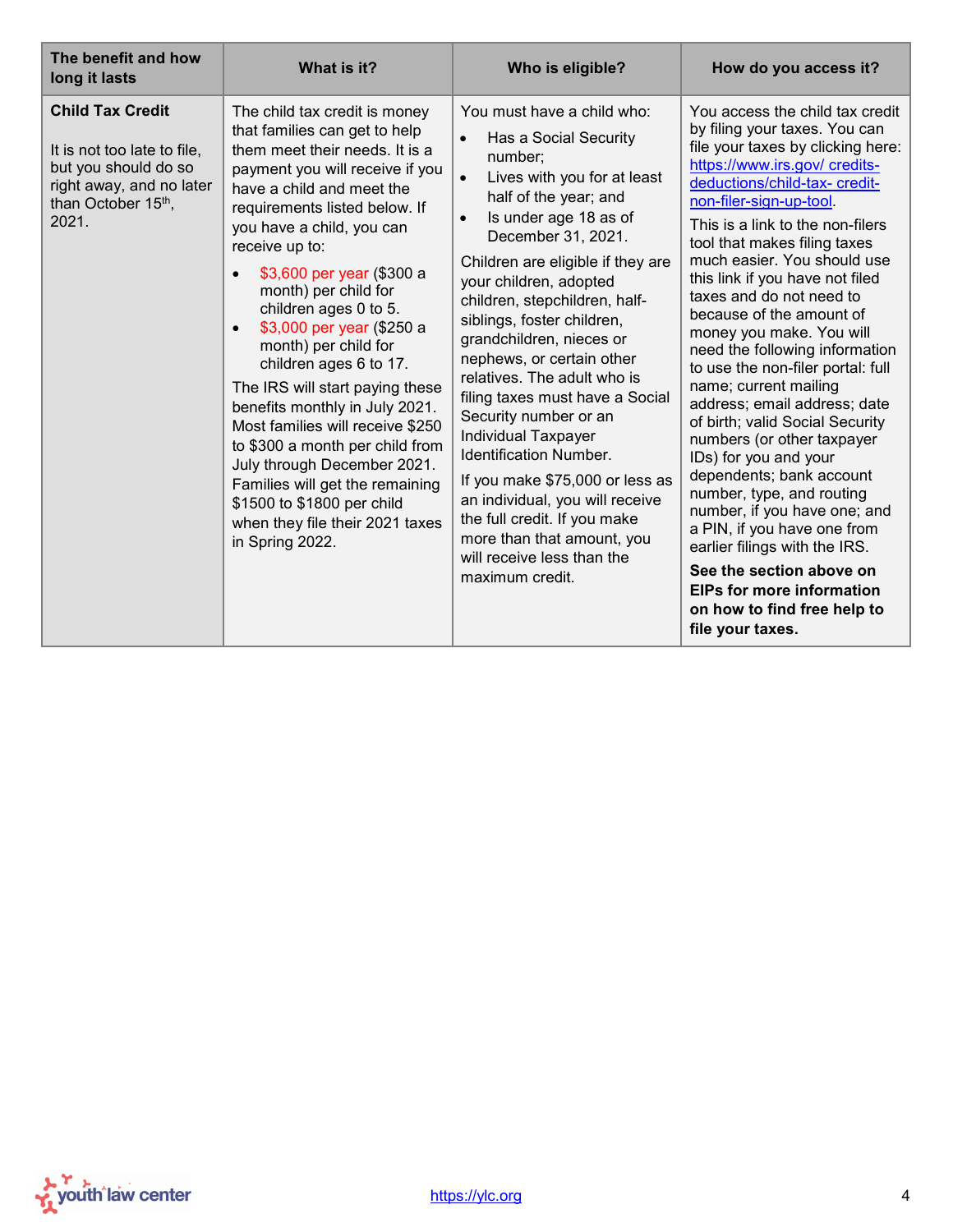<span id="page-4-0"></span>

| The benefit and how<br>long it lasts                                                                                                                | What is it?                                                                                                                                                                                                                                                                                                                                                                                                                                               | Who is eligible?                                                                                                                                                                                                                                                                                                                                                                                                                                                                              | How do you access it?                                                                                                                                                                                                                                                                                                                                                                                                                                                                                                                                                                                                                                                                                                                                                                                                                                                                                                             |
|-----------------------------------------------------------------------------------------------------------------------------------------------------|-----------------------------------------------------------------------------------------------------------------------------------------------------------------------------------------------------------------------------------------------------------------------------------------------------------------------------------------------------------------------------------------------------------------------------------------------------------|-----------------------------------------------------------------------------------------------------------------------------------------------------------------------------------------------------------------------------------------------------------------------------------------------------------------------------------------------------------------------------------------------------------------------------------------------------------------------------------------------|-----------------------------------------------------------------------------------------------------------------------------------------------------------------------------------------------------------------------------------------------------------------------------------------------------------------------------------------------------------------------------------------------------------------------------------------------------------------------------------------------------------------------------------------------------------------------------------------------------------------------------------------------------------------------------------------------------------------------------------------------------------------------------------------------------------------------------------------------------------------------------------------------------------------------------------|
| <b>Earned Income Tax</b><br>Credit (EITC)<br>It is not too late, but<br>you should file right<br>away, and not later<br>than October 15th,<br>2021. | Money that you receive from<br>the IRS if you are working. For<br>this past tax year (2020),<br>depending on whether you are<br>filing your taxes on your own<br>or jointly and how many<br>children you have, you may be<br>eligible for between \$538 and<br>\$6,660. This is not a new tax<br>benefit, but recent changes in<br>the law make more transition-<br>aged youth eligible.                                                                  | An individual who has made<br>any money from work may be<br>eligible for the EITC. You may<br>be eligible if you have made<br>income from work and:<br>You are age 18 or older<br>$\bullet$<br>and have a child, or<br>You are age 25 or older<br>$\bullet$<br>and do not have a child.<br>Note that there is expanded<br>eligibility for the 2021 tax year,<br>including young people age 18<br>and older who do not have<br>children and have experience<br>in foster care or are homeless. | You access the Earned<br>Income Tax Credit by filing<br>your taxes. You can file your<br>taxes by clicking here:<br>https://www.irs.gov/credits-<br>deductions/child-tax-credit-<br>non-filer-sign-up-tool. This is a<br>link to the non-filers tool that<br>makes filing taxes much<br>easier. You should use this<br>link if you have not filed taxes<br>and do not need to because of<br>the amount of money you<br>make. You will need the<br>following information to use<br>the non-filer portal: full name;<br>current mailing address; email<br>address; date of birth; valid<br>Social Security numbers (or<br>other taxpayer IDs) for you<br>and your dependents; bank<br>account number, type, and<br>routing number, if you have<br>one; and a PIN, if you have<br>one from earlier filings with the<br>IRS. See the section above<br>on EIPs for more<br>information on how to find<br>free help to file your taxes. |
| <b>Foster Youth to</b><br><b>Independence (FYI)</b><br><b>Program</b><br>FYI vouchers last for<br>three years.                                      | FYI is a program that provides<br>youth who are in or have aged<br>out of foster care a Housing<br>Choice Voucher in a<br>streamlined, expedited way.<br>Like all Housing Choice<br>Vouchers, FYI provides<br>tenant-based rental assistance<br>that individuals can use to pay<br>rent at apartments in the<br>private market. FYI is not a<br>new program, but became a<br>permanent program through<br>the Consolidated<br>Appropriations Act of 2021. | A young person is eligible to<br>receive an FYI voucher if they<br>meet the following criteria:<br>Have attained at least 18<br>$1_{-}$<br>years and not more than<br>24 years of age;<br>2. Left foster care, or will<br>leave foster care within 90<br>days, in accordance with a<br>transition plan described<br>in section $475(5)(H)$ of the<br>Social Security Act; and<br>Are homeless or at risk of<br>3.<br>becoming homeless at<br>age 16 or older.                                 | All Public Housing Authorities<br>(PHAs) in the US that<br>administer Housing Choice<br>Vouchers can request<br>vouchers for youth under the<br>FYI Program. In order to do<br>so, they must receive a<br>referral from a local public<br>child welfare agency. Youth<br>interested in FYI should<br>discuss FYI and request a<br>referral from the local public<br>child welfare agency in their<br>county or city. Working<br>together, PHAs and their child<br>welfare partners can order FYI<br>vouchers in increments as<br>small as one at a time or up to<br>25 at a time.                                                                                                                                                                                                                                                                                                                                                 |

<span id="page-4-1"></span>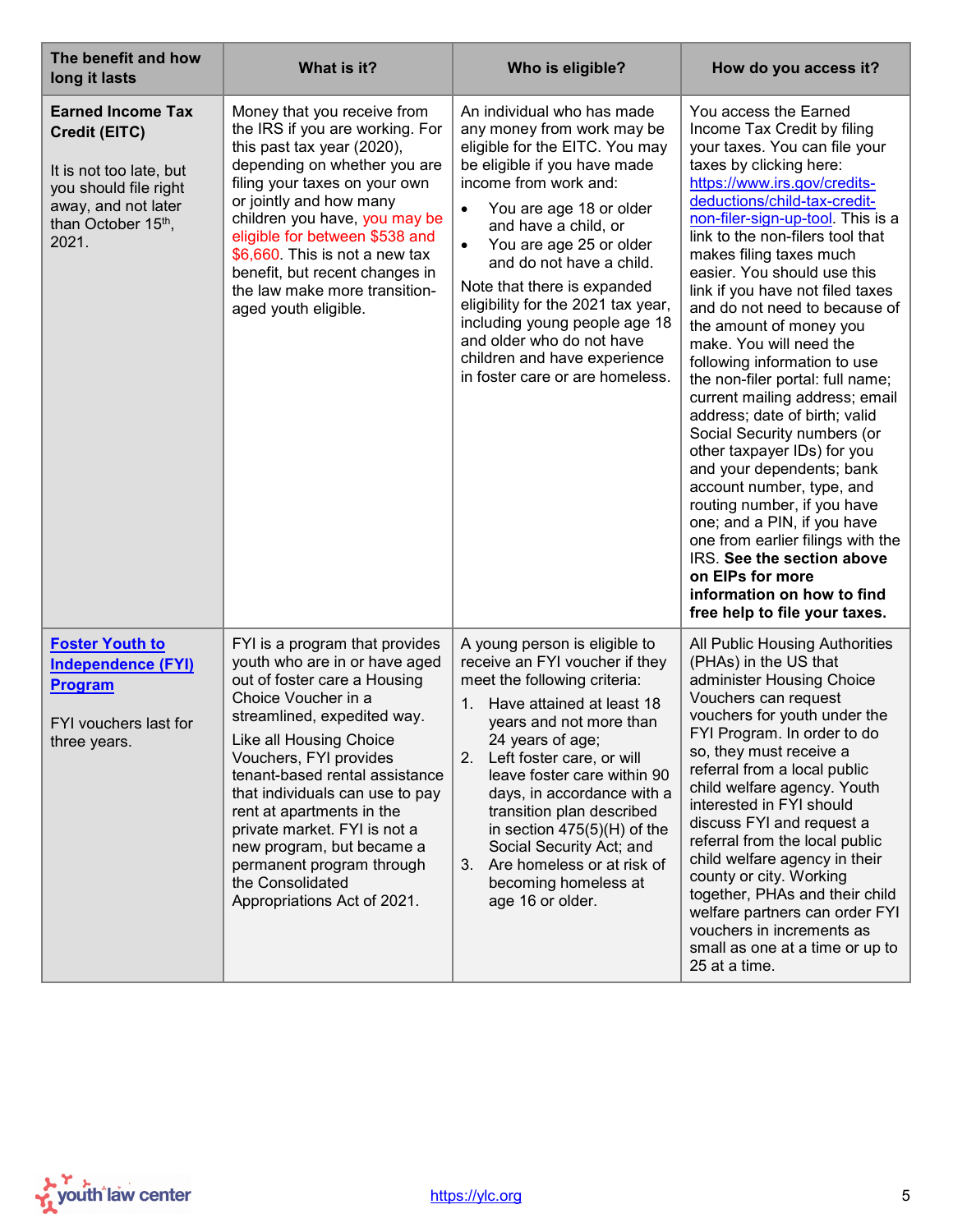<span id="page-5-0"></span>

| The benefit and how<br>long it lasts                                                                                                                                                                                                  | What is it?                                                                                                                                                                                                                                                                                                                                                                                   | Who is eligible?                                                                                                                                                                                                                                                                                                                    | How do you access it?                                                                                                                                                                                                                                                                                                                                                                                                                                                                                        |
|---------------------------------------------------------------------------------------------------------------------------------------------------------------------------------------------------------------------------------------|-----------------------------------------------------------------------------------------------------------------------------------------------------------------------------------------------------------------------------------------------------------------------------------------------------------------------------------------------------------------------------------------------|-------------------------------------------------------------------------------------------------------------------------------------------------------------------------------------------------------------------------------------------------------------------------------------------------------------------------------------|--------------------------------------------------------------------------------------------------------------------------------------------------------------------------------------------------------------------------------------------------------------------------------------------------------------------------------------------------------------------------------------------------------------------------------------------------------------------------------------------------------------|
| <b>Emergency Housing</b><br><b>Vouchers (EHVs)</b><br>EHVs should be<br>distributed and<br>individuals in leased<br>apartments by<br>September 30, 2023.<br>However, these are<br>permanent vouchers<br>that are not time<br>limited. | These are Housing Choice<br>Vouchers (tenant based rental<br>assistance) that are being<br>distributed to local Public<br>Housing Authorities (PHAs) as<br>part of the American Rescue<br>Plan. Not all PHAs got<br><b>Emergency Housing Vouchers</b><br>(EHVs). You can find out<br>which PHAs got Emergency<br>Housing Vouchers here. To<br>review the funding notice see<br>this document. | Individuals who are:<br>Homeless:<br>$\bullet$<br>At risk of homelessness:<br>$\bullet$<br>Fleeing, or attempting to<br>$\bullet$<br>flee, domestic violence,<br>dating violence, sexual<br>assault, stalking, or<br>human trafficking; or<br>Were recently homeless<br>$\bullet$<br>or have a high risk of<br>housing instability. | While the PHAs that are<br>allocated the EHVs will<br>distribute the vouchers, the<br>local Continuum of Care will<br>decide which populations are<br>prioritized and who is referred.<br>Advocates should get involved<br>in their local Continuum of<br>Care and ask that Transition<br>Aged Youth be prioritized for<br>EHVs. Advocates should also<br>identify individual transition<br>aged youth who need housing<br>and ensure that they are<br>referred to the PHA through<br>the Continuum of Care. |

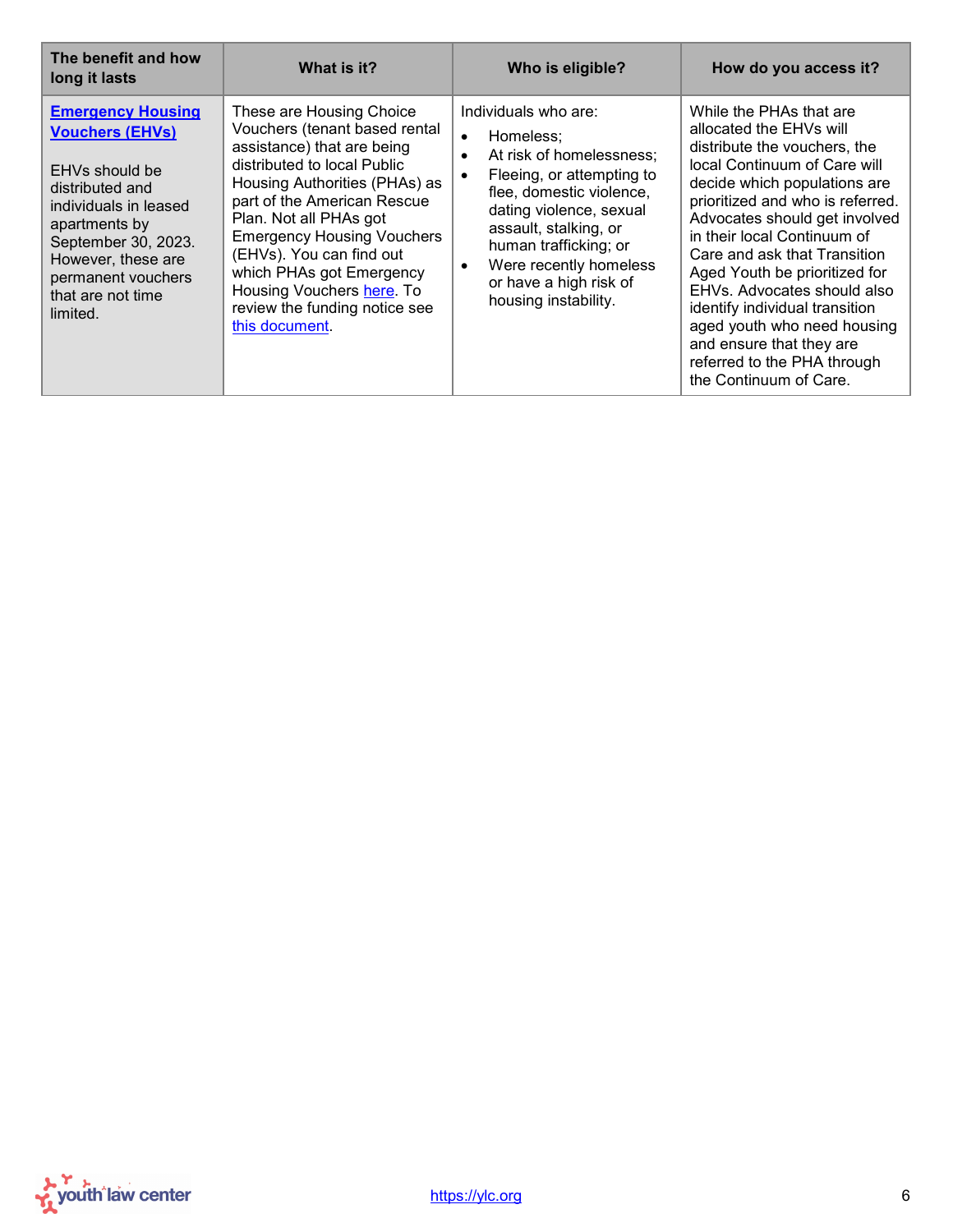<span id="page-6-0"></span>

| The benefit and how<br>long it lasts                                                                                                                                    | What is it?                                                                                                                                                                                                                                                                                                                                                                                                                                                                                                                                        | Who is eligible?                                                                                                                                                                                                                                                                                                                                                                                                                                                                                                                                                                         | How do you access it?                                                                                                                                                                                                                          |
|-------------------------------------------------------------------------------------------------------------------------------------------------------------------------|----------------------------------------------------------------------------------------------------------------------------------------------------------------------------------------------------------------------------------------------------------------------------------------------------------------------------------------------------------------------------------------------------------------------------------------------------------------------------------------------------------------------------------------------------|------------------------------------------------------------------------------------------------------------------------------------------------------------------------------------------------------------------------------------------------------------------------------------------------------------------------------------------------------------------------------------------------------------------------------------------------------------------------------------------------------------------------------------------------------------------------------------------|------------------------------------------------------------------------------------------------------------------------------------------------------------------------------------------------------------------------------------------------|
| <b>Emergency Rental</b><br><b>Assistance (ERA)</b><br>ERA1 funds generally<br>expire on September<br>30, 2022. ERA2 funds<br>generally expire on<br>September 30, 2025. | These are funds that are being<br>provided as a result of the<br><b>Consolidated Appropriations</b><br>Act of 2021 (ERA1) and the<br><b>Emergency Rescue Plan</b><br>(ERA2) to help individuals and<br>families maintain housing<br>stability and avoid eviction<br>during the pandemic and<br>recovery. Most of these funds<br>should be used for direct<br>financial assistance, including<br>rent, rental arrears, utilities<br>and home energy costs,<br>utilities and home energy<br>costs arrears, and other<br>expenses related to housing. | Individuals are eligible for<br><b>ERA1 if 1 or more</b><br>individuals within the<br>household:<br>Has qualified for<br>$\bullet$<br>unemployment benefits or<br>experienced a reduction in<br>household income,<br>incurred significant costs,<br>or experienced other<br>financial hardship due,<br>directly or indirectly, to the<br>COVID-19 outbreak;<br>One or more can<br>$\bullet$<br>demonstrate a risk of<br>experiencing<br>homelessness or housing<br>instability; and<br>The household has a<br>$\bullet$<br>household income at or<br>below 80% of area<br>median income. | The funds have been<br>distributed to the states, which<br>must create rental assistance<br>programs. You can find the<br>rental assistance program in<br>your state, tribe or territory<br>here along with information<br>about how to apply. |
|                                                                                                                                                                         |                                                                                                                                                                                                                                                                                                                                                                                                                                                                                                                                                    | Individuals are eligible for<br><b>ERA2 if 1 or more</b><br>individuals within the<br>household:                                                                                                                                                                                                                                                                                                                                                                                                                                                                                         |                                                                                                                                                                                                                                                |
|                                                                                                                                                                         |                                                                                                                                                                                                                                                                                                                                                                                                                                                                                                                                                    | Has qualified for<br>$\bullet$<br>unemployment benefits or<br>experienced a reduction in<br>household income,<br>incurred significant costs,<br>or experienced other<br>financial hardship during<br>or due, directly or<br>indirectly, to the<br>coronavirus pandemic;<br>One or more can<br>demonstrate a risk of<br>experiencing<br>homelessness or housing<br>instability; and<br>The household is a low-<br>$\bullet$<br>income family (as such<br>term is defined in section<br>3(b) of the United States<br>Housing Act of 1937 (42)<br>$U.S.C. 1437a(b))$ ).                     |                                                                                                                                                                                                                                                |

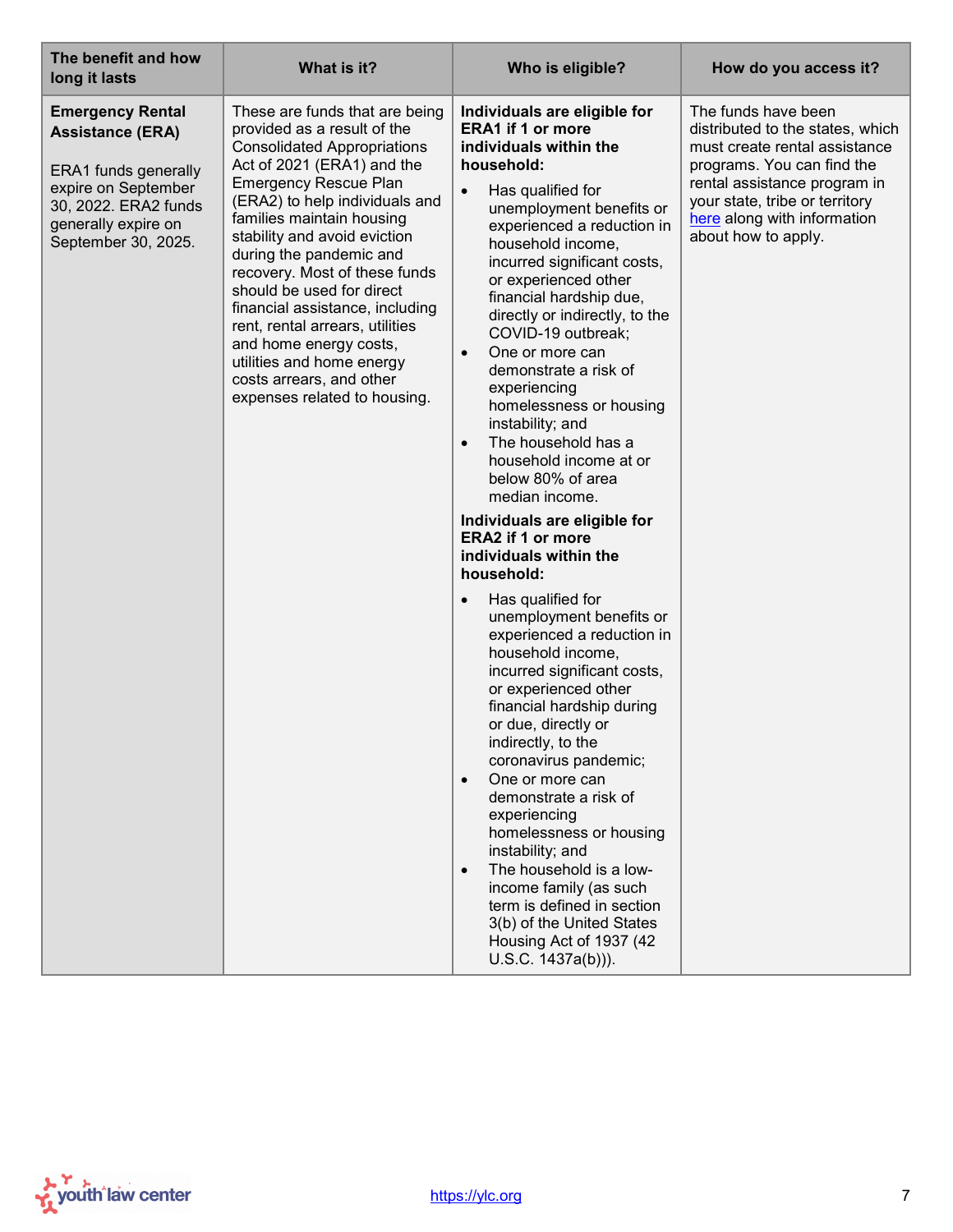<span id="page-7-0"></span>

| The benefit and how<br>long it lasts                                                                                                                                                                                                                                                                                                                                                                                                                                                                                                                   | What is it?                                                                                                                                                                                                                                                    | Who is eligible?                                                                                               | How do you access it?                                                                                     |
|--------------------------------------------------------------------------------------------------------------------------------------------------------------------------------------------------------------------------------------------------------------------------------------------------------------------------------------------------------------------------------------------------------------------------------------------------------------------------------------------------------------------------------------------------------|----------------------------------------------------------------------------------------------------------------------------------------------------------------------------------------------------------------------------------------------------------------|----------------------------------------------------------------------------------------------------------------|-----------------------------------------------------------------------------------------------------------|
| <b>Low Cost Internet</b><br>Service through the<br><b>Federal</b><br><b>Communications</b><br><b>Commission</b>                                                                                                                                                                                                                                                                                                                                                                                                                                        | The <b>Emergency Broadband</b><br>Benefit Program provides up<br>to \$50 per month towards<br>broadband service and up to<br>\$75 per month for households<br>on qualifying Tribal lands.                                                                      | Individuals who are low<br>income, including students<br>who are eligible for Pell Grant,<br>SNAP or Medicaid. | Go to<br>GetEmergencyBroadband.org<br>to apply online and to find<br>participating providers near<br>you. |
| The program will end<br>once the program funds<br>are exhausted, or six<br>months after the<br>Department of Health<br>and Human Services<br>declares an end to the<br>pandemic, whichever<br>comes first. Your<br>participating provider<br>must give you notice<br>about the last date or<br>billing cycle to which<br>the full benefit will apply<br>and the date or billing<br>cycle that a partial<br>benefit will apply to<br>your bill, in addition to<br>information about the<br>cost of your broadband<br>service after the<br>program ends. | Eligible households can also<br>receive a one-time discount of<br>up to \$100 to purchase a<br>laptop, desktop computer, or<br>tablet from participating<br>providers if they contribute<br>more than \$10 and less than<br>\$50 toward the purchase<br>price. |                                                                                                                |                                                                                                           |

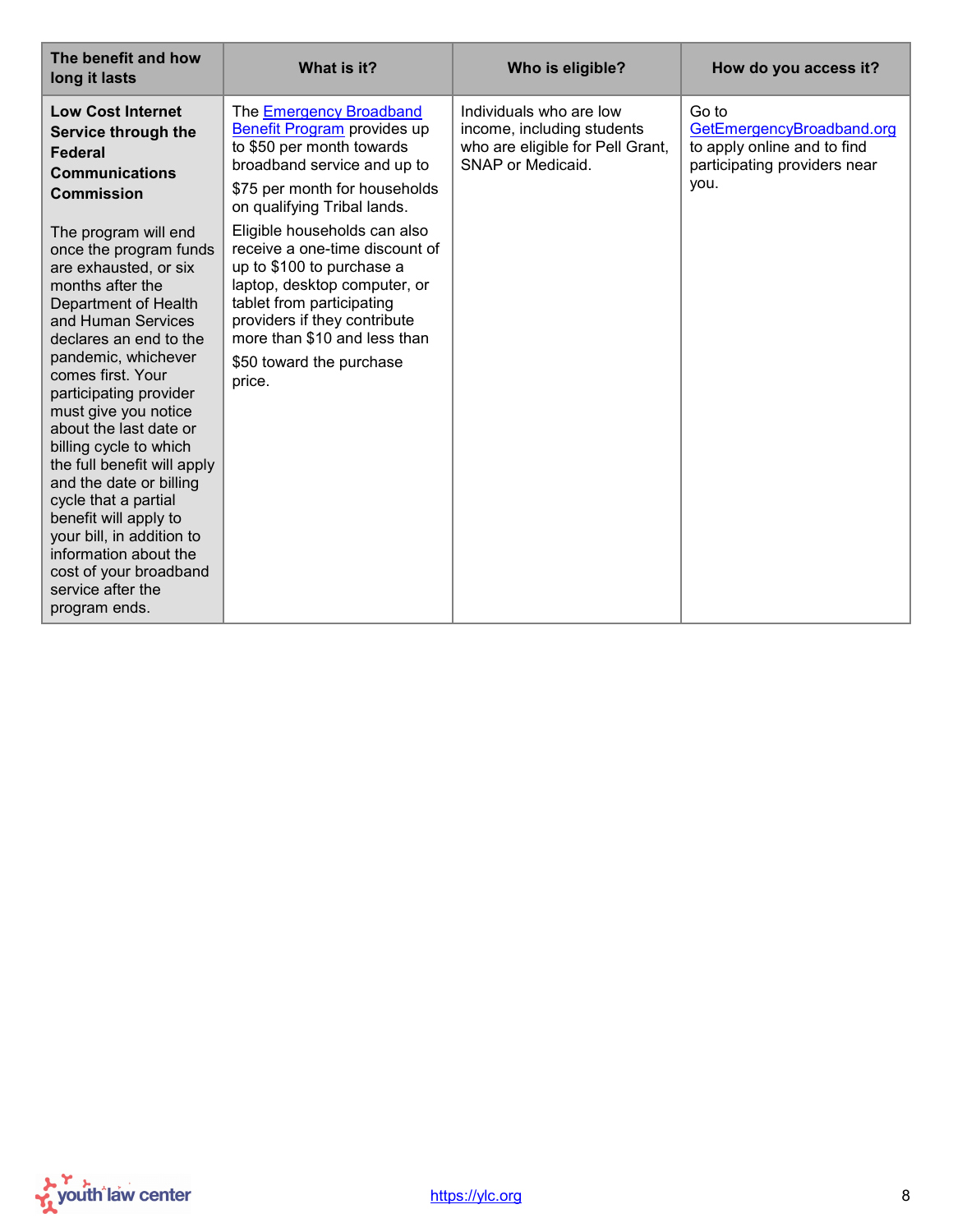<span id="page-8-0"></span>

| The benefit and how<br>long it lasts                                                                                                                                                                                     | What is it?                                                                                                                                                                                                                                                                                                                                                                                                                                                                                                                                                                                                                                                                                                                                                                                                                                                                                                                                                                                                                                                                                                                                                                                                                                                                                                                                                                                        | Who is eligible?                                                                                                                                                                                                                                                                                                                                                                                                                                                                      | How do you access it?                                                                                                                                                                                                                                                                                                                                                                                                                                                                                                                                                                                                                                                                      |
|--------------------------------------------------------------------------------------------------------------------------------------------------------------------------------------------------------------------------|----------------------------------------------------------------------------------------------------------------------------------------------------------------------------------------------------------------------------------------------------------------------------------------------------------------------------------------------------------------------------------------------------------------------------------------------------------------------------------------------------------------------------------------------------------------------------------------------------------------------------------------------------------------------------------------------------------------------------------------------------------------------------------------------------------------------------------------------------------------------------------------------------------------------------------------------------------------------------------------------------------------------------------------------------------------------------------------------------------------------------------------------------------------------------------------------------------------------------------------------------------------------------------------------------------------------------------------------------------------------------------------------------|---------------------------------------------------------------------------------------------------------------------------------------------------------------------------------------------------------------------------------------------------------------------------------------------------------------------------------------------------------------------------------------------------------------------------------------------------------------------------------------|--------------------------------------------------------------------------------------------------------------------------------------------------------------------------------------------------------------------------------------------------------------------------------------------------------------------------------------------------------------------------------------------------------------------------------------------------------------------------------------------------------------------------------------------------------------------------------------------------------------------------------------------------------------------------------------------|
| <b>K-12 Educational</b><br><b>Assistance</b><br><b>ESSER III funds must</b><br>be disbursed by<br>September 30, 2023.<br><b>ARP Homeless</b><br><b>Children and Youth</b><br>funds must be spent by<br>January 31, 2025. | Congress provided billions of<br>dollars in funds to elementary<br>and secondary educational<br>institutions through the three<br>relief packages passed in the<br>last year and half. These<br>funds are referred to as<br><b>Elementary and Secondary</b><br>School Emergency Relief<br>(ESSER I, II, and III"). Among<br>other things, these funds must<br>be used to address learning<br>loss through the<br>implementation of evidence-<br>based interventions and to<br>ensure that those<br>interventions respond to<br>students' social, emotional,<br>and academic needs. In<br>addition, these funds should<br>address the disproportionate<br>impact of COVID-19 on<br>underrepresented student<br>subgroups (each major racial<br>and ethnic group, children<br>from low-income families,<br>children with disabilities,<br>English learners, gender,<br>migrant students, students<br>experiencing homelessness,<br>and children and youth in<br>foster care). In addition to<br><b>ESSER, Congress provided</b><br>\$800 million (American<br>Rescue Plan: Homeless<br>Children and Youth) to support<br>efforts to identify homeless<br>children and youth, and to<br>provide them with<br>comprehensive, wrap-around<br>services that address needs<br>arising from the COVID-19<br>pandemic and allow them to<br>attend school and participate<br>fully in all school activities. | The majority of these funds go<br>directly to school districts so<br>they can serve their students.<br>All students are eligible for the<br>services that can be provided<br>with these funds. The ARP<br>Homeless funds are for<br>children and youth who meet<br>the definition of homelessness<br>under the McKinney-Vento<br>Homeless Assistance Act<br>(which includes staying with<br>others temporarily due to loss<br>of housing, economic<br>hardship, or a similar reason). | Advocates for transition aged<br>youth should advocate in their<br>state and local school districts<br>to ensure that ESSER funds<br>are used to provide targeted<br>supports to students, including<br>those with experience in foster<br>care, the juvenile justice<br>system, and youth who are<br>homeless.<br>Advocates and supporters of<br>individual young people can<br>make requests for services<br>from their school, including<br>tutoring, technology support,<br>counseling, participation in a<br>summer program,<br>transportation, and other<br>supports that will help<br>counteract learning loss and<br>mention that ESSER funds are<br>available for these purposes. |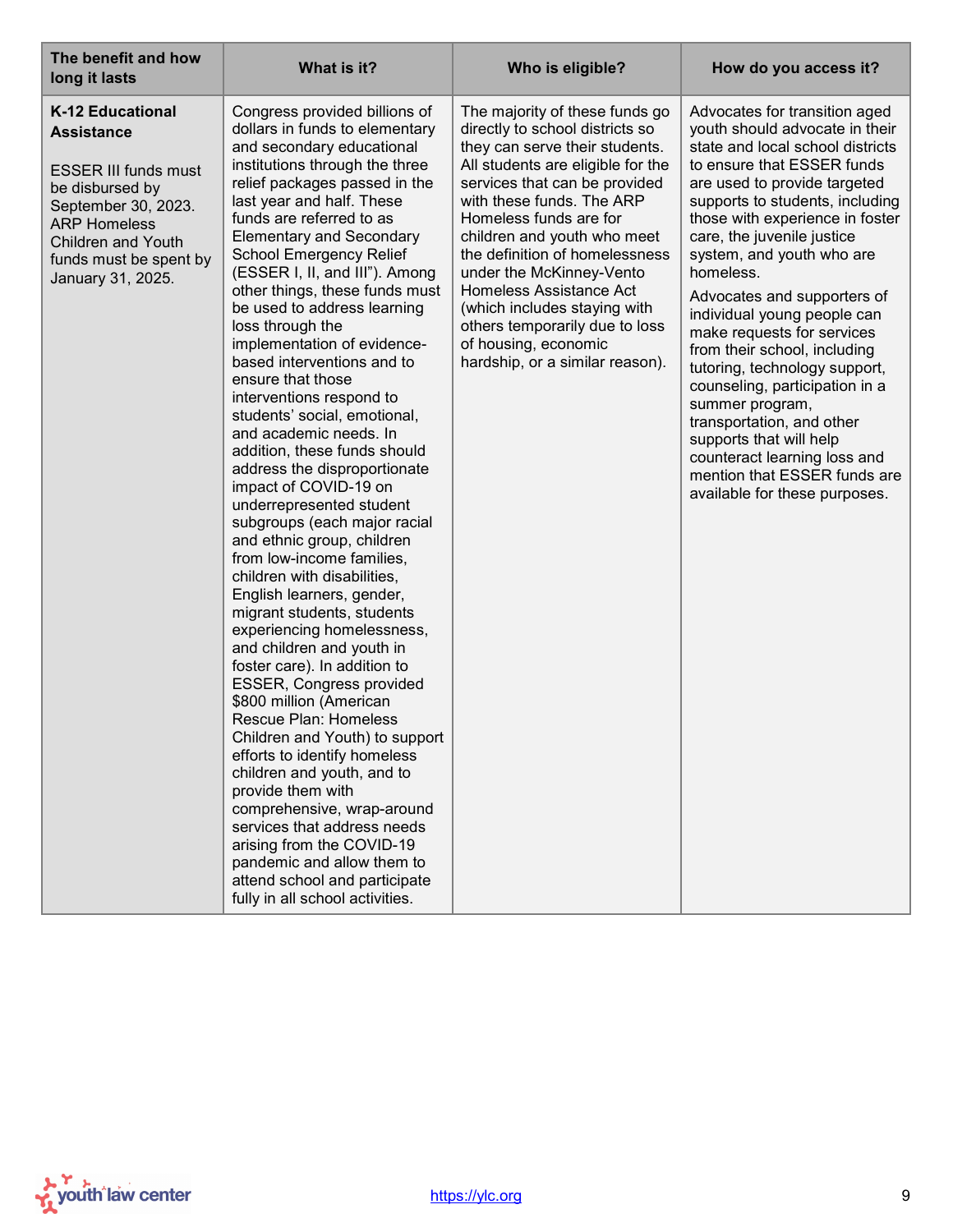<span id="page-9-0"></span>

| The benefit and how<br>long it lasts                                                                                                                                                                                                                                                                                      | What is it?                                                                                                                                                                                                                                                                                                                                                                                                                                                                                                                                                                                                                                                                                                                                                                                                                                                                                                                                                                                                                                                                                                                                                                                                                                                                                                      | Who is eligible?                                                                                                                                                                                                                                                                                                                                                                                                                                                                                                                                                                                                                                                                                                                                            | How do you access it?                                                                                                                                                                                                                                                                                                                                                                                                                                                                                                                                                                                                                                          |
|---------------------------------------------------------------------------------------------------------------------------------------------------------------------------------------------------------------------------------------------------------------------------------------------------------------------------|------------------------------------------------------------------------------------------------------------------------------------------------------------------------------------------------------------------------------------------------------------------------------------------------------------------------------------------------------------------------------------------------------------------------------------------------------------------------------------------------------------------------------------------------------------------------------------------------------------------------------------------------------------------------------------------------------------------------------------------------------------------------------------------------------------------------------------------------------------------------------------------------------------------------------------------------------------------------------------------------------------------------------------------------------------------------------------------------------------------------------------------------------------------------------------------------------------------------------------------------------------------------------------------------------------------|-------------------------------------------------------------------------------------------------------------------------------------------------------------------------------------------------------------------------------------------------------------------------------------------------------------------------------------------------------------------------------------------------------------------------------------------------------------------------------------------------------------------------------------------------------------------------------------------------------------------------------------------------------------------------------------------------------------------------------------------------------------|----------------------------------------------------------------------------------------------------------------------------------------------------------------------------------------------------------------------------------------------------------------------------------------------------------------------------------------------------------------------------------------------------------------------------------------------------------------------------------------------------------------------------------------------------------------------------------------------------------------------------------------------------------------|
| <b>Higher Education</b><br><b>Funding Assistance</b><br>Institutions have one<br>year from the date their<br>most recent grant<br>obligation was<br>processed by the<br>Department of<br>Education to spend all<br>of their HEERF funds,<br>including funds from<br>prior rounds of funding<br>(HEERF I and HEERF<br>II). | Congress provided billions of<br>dollars in COVID-19 relief<br>funds for higher education<br>institutions through the<br><b>Consolidated Appropriations</b><br>Act and the American Rescue<br>Plan. A good portion of these<br>funds, referred to as Higher<br><b>Education Emergency Relief</b><br>Fund (HEERF I, II, & III), have<br>been dedicated for direct relief<br>to students, but are distributed<br>through individual schools.<br>Schools should prioritize<br>HEERF funds to the highest-<br>needs students, and<br>specifically homeless and<br>foster youth. In addition, some<br>of these funds may be<br>available to undocumented<br>youth. See new guidance from<br>the Department of Education<br>here. Students can use these<br>funds for any component of<br>student's cost of attendance<br>and for emergency costs that<br>arise due to coronavirus, such<br>as: tuition; food; housing;<br>health care (including mental<br>health care); and child care.<br>Schools can also use some of<br>the institutional aid to<br>reimburse themselves for lost<br>revenue while supporting<br>students during the pandemic,<br>including discharging unpaid<br>institutional balances so<br>students can resume their<br>studies and subsidizing<br>childcare services for student<br>parents. | Any individual who is or was<br>enrolled at an eligible<br>institution on or after the date<br>the national emergency was<br>declared for COVID-19 (March<br>13, 2020) may qualify for<br>assistance under the HEERF<br>programs, including:<br>Non-degree seeking, non-<br>$\bullet$<br>credit, dual enrollment,<br>and continuing education<br>students<br>Students exclusively<br>$\bullet$<br>enrolled in distance<br>education<br>Refugees, asylum<br>$\bullet$<br>seekers, Deferred Action<br>for Childhood Arrival<br>(DACA) recipients, other<br>DREAMers, and similar<br>undocumented students<br>Note that students do not<br>$\bullet$<br>need to be eligible for Title<br>IV aid to receive financial<br>assistance under the<br>HEERF program. | If the school does not have an<br>application on its website for<br>assistance (which may be<br>called HEERF, pandemic<br>assistance or emergency<br>assistance), students can ask<br>the financial aid office.<br>Support youth in making a<br>request for funds by helping<br>them identify their specific<br>needs and putting requests in<br>writing. Specific requests are<br>likely to be more successful.<br>For example: "I am requesting<br>emergency funds in the<br>amount of \$2,500 to meet my<br>needs during the pandemic. I<br>need \$1,500 to help pay my<br>rent, \$500 for food, \$300 for<br>child care, and \$200 for<br>transportation." |
| <b>Student Loan Relief</b><br>Until September 30,<br>2021.                                                                                                                                                                                                                                                                | Federal student loan<br>borrowers will not have to<br>make loan payments until<br>September 30, 2021 if the<br>U.S. Department of Education<br>owns the loans. Interests rates<br>on the loan are temporarily<br>waived. Collection on federal<br>student loans owned by the<br>U.S. Department of Education<br>that are in default are put on<br>hold.                                                                                                                                                                                                                                                                                                                                                                                                                                                                                                                                                                                                                                                                                                                                                                                                                                                                                                                                                          | Individuals who have federal<br>student loans that are owned<br>by the U.S. Department of<br>Education (rather than a<br>private lender).                                                                                                                                                                                                                                                                                                                                                                                                                                                                                                                                                                                                                   | If you are eligible, this benefit<br>should be in place<br>automatically. Youth should<br>check their financial aid<br>accounts to make sure. If the<br>student loan is not owned by<br>the U.S. Department of<br>Education, students should<br>check to see if their own state<br>is offering any additional relief.                                                                                                                                                                                                                                                                                                                                          |

<span id="page-9-1"></span>